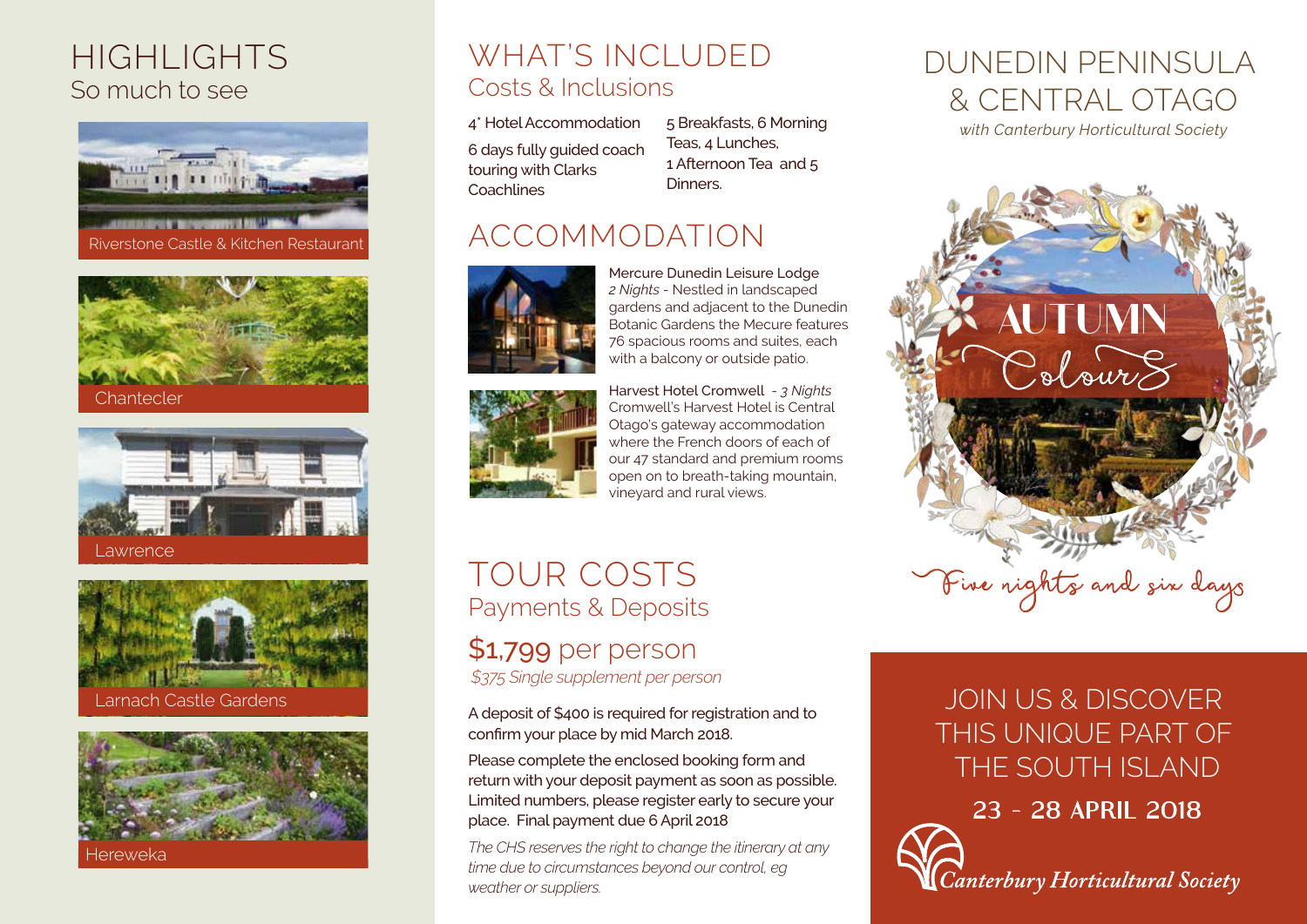## ITINERARY 6 Day Tour

#### **DAY: 1** MONDAY 23 APRIL

#### *Christchurch - Oamaru - Dunedin* (MT, L, D)

An early start to commence our journey, stopping at **Riverstone Castle** Oamaru to meet with the "Queen" of the Castle" Dot Smith for a guided tour. As a little girl growing up on an impoverished dairy farm north of Auckland, Dot knew absolutely that she would live in a castle one day. Our castle tour will be followed by lunch at the Riverstone Kitchen and a tour of the vegetable gardens and gift shop before continuing to Dunedin.

#### **DAY: 2** TUESDAY 24 APRIL *Otago Peninsula Gardens* (B, MT, L, D)

Our first garden visit of the day is at **Larnach Castle**  where we enjoy a guided tour of the Castle Gardens with creator Margaret Barker, followed by morning tea in the ballroom before travelling onto **Hereweka.**

This 4 hectares in a "hidden valley" on the lower slope of Harbour Cone, with 200 rhododendrons, interesting and rare trees, shrubs, ponds, paths with herbaceous borders, old fashioned roses, perennials, a large hellebore collection and bulbs. The garden is situated in a valley surrounded by the largest area of native forest on the Otago Peninsula including mature rimu trees.

We enjoy a boxed picnic lunch before a short visit to the small cottage and garden created by Elizabeth Jenkins the artist who made the move to the Peninsula four years ago, before our guided tour of **Glenfalloch**. Glenfalloch, Gaelic for "hidden valley" is an historical garden established in 1871. The garden covers 30 acres and was saved by Otago Peninsula Trust in 1969 for everyone to enjoy.



#### **DAY: 3** WEDNESDAY 25 APRIL *Maniototo - Cromwell* (B, MT, L, AT, D)

Anzac Day - those who wish to are welcome to attend the **Dawn Parade** in the Octagon.

After breakfast we head off to our 3-night base in Cromwell, on the way taking in the scenery of the ever-changing landscape travelling through the Maniototo, visiting Jane Falconer of **Clachanburn Garden**. You will be welcomed to her rambling country garden, set in the stark beauty of the Maniototo. The lawns and borders roll gracefully away from ponds with rugged hills to one side and the distant mountains beyond, giving an impression of a lush oasis in the heat and dry of Central Otago. Enjoy morning tea, before departing for Oturehua with a visit to **Gilchrist's Store** and the original workshops, homestead and garden of Ernest Hayes Engineering.

Boxed picnic lunch included to enjoy enroute this day. Continuing our journey we will visit **St Bathans and the Blue Lakes** before travelling through to Ophir for a late afternoon refreshment at the historic "Pitches Café" then onto Cromwell to check into our hotel and enjoy dinner.

#### **DAY: 4** THURSDAY 26 APRIL *Central Otago* (B, MT, D)

This morning we travel to **Lawrence** to meet with octagenarian Frieda Betman at her B&B "The Ark" for a chat and morning tea before joining local historian Barbara Kerr for a guided tour to **Gabriel's Gully** on the coach, followed by a "walk and talk" of the historic precinct. We will take in as many of the historic buildings as time and weather permit before travelling to **Clyde** for a late lunch and a walk around this very quaint historic town, returning to Cromwell late afternoon before heading to **Bannockburn** to the historic hotel for a dining



#### experience with a difference.

#### **DAY: 5** FRIDAY 27 APRIL *Lake Hayes - Arrowtown - Queenstown* (B, MT, D)

After breakfast today we travel to **Chantecler** a Garden of National Significance. This 12 acre garden is situated between Queenstown and Arrowtown and is part of Mike and Maureen Henry's forty acre property which they purchased in 2003. They have created a themed garden with specific aspects based on plants and garden styles from around the world. Chatecler 's gardens are complimented by mature Redwood, Oak, Beech, Ash, Rowan, Maple, Willow, Birch and many other trees including exotic conifers, truly a garden for all seasons.

After our visit we travel to Arrowtown with free time to enjoy a leisurely lunch or a stroll through this unique town renowned for scenes of Autumn Splendour. This afternoon we visit **Blair Garden** in the Lake Hayes area which was established 34 years ago. This imaginative and innovative country garden is the reflection of the passion and vision of its owner, Janet Blair. Much thought has gone into ensuring there is seasonal colour to reflect the surrounding landscape. A New Zealand Gardens Trust garden.

We conclude our garden visits at **Stoneridge Estate**  with a walk around Da`Vella Gore's garden before travelling to Queenstown. After some free time the TSS Earnslaw ferries us to Walter Peak Station for our farewell dinner.

#### **DAY: 6** SATURDAY 28 APRIL *Cromwell - Christchurch* (B, MT, L)

This morning we farewell Cromwell and travel homeward via the inland road - Omarama, Tekapo, Fairlie and Geraldine.

### **CONTACT**

*Canterbury Horticultural Society* 

Tel: (03) 366 6937 Email: *office@chsgardens.co.nz* www.chsgardens.co.nz

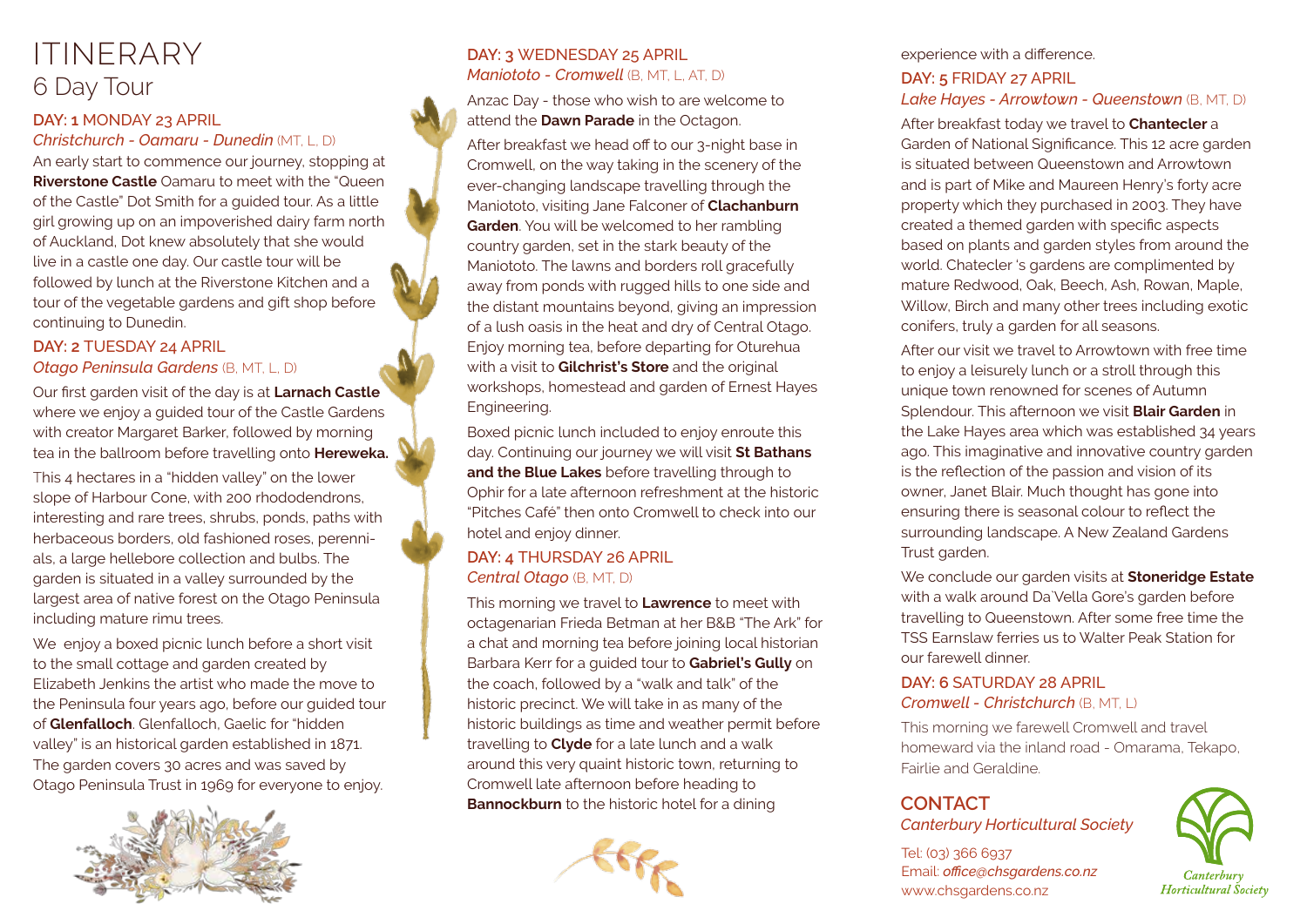### **AUTUMN COLOURS - Dunedin Peninsula & Central Otago** Booking Form

| First Name:                                                                                       |
|---------------------------------------------------------------------------------------------------|
| Last Name:                                                                                        |
| Date of Birth:                                                                                    |
| Home Tel:<br>Mob:                                                                                 |
| Email:                                                                                            |
| Home Address:                                                                                     |
| Postcode:<br>City:                                                                                |
|                                                                                                   |
| <b>Next of Kin</b>                                                                                |
| Name:                                                                                             |
| Mob:<br>Tel:                                                                                      |
|                                                                                                   |
| Airline:<br>Airpoints no:                                                                         |
|                                                                                                   |
| Accommodation requirements (tick one)                                                             |
| Share Twin    <br>Double    <br>Single Supplement $\Box$ <sup>*</sup><br>'subject to availability |
| If you indicated a double room but would like two single<br>beds please tick box                  |
| If you indicated share twin and have someone to share<br>with please name them below:             |
|                                                                                                   |
| <b>Dietary Requirements:</b>                                                                      |
|                                                                                                   |

**Travel Insurance** is with (Name of Company):

Please note: *travel insurance to be organised by yourself*

*Group is subject to minimum numbers. If insufficient numbers are reached the tour may be cancelled and a full refund made to you. Similarly, confirmations will be made on the date payments are received. Once full no waitlists will apply.*